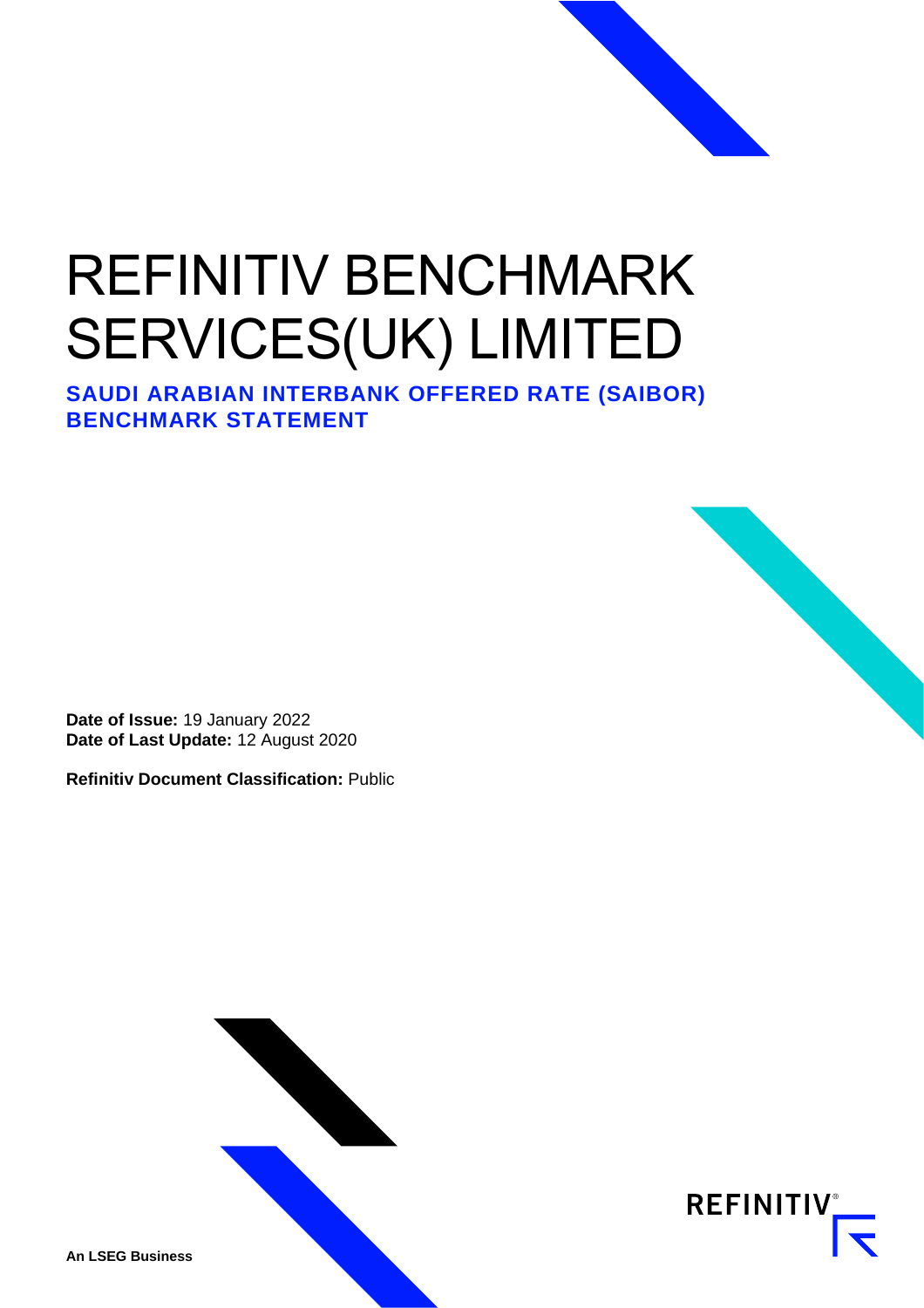# **Contents**

© Refinitiv 2022. All Rights Reserved.

Refinitiv, by publishing this document, does not guarantee that any information contained herein is or will remain accurate or that use of the information will ensure correct and faultless operation of the relevant service or associated equipment. Neither Refinitiv, nor its agents or employees, shall be held liable to any user or end user for any loss or damage (whether direct or indirect) whatsoever resulting from reliance on the information contained herein.

This document may not be reproduced, disclosed, or used in whole or part without the prior written consent of Refinitiv.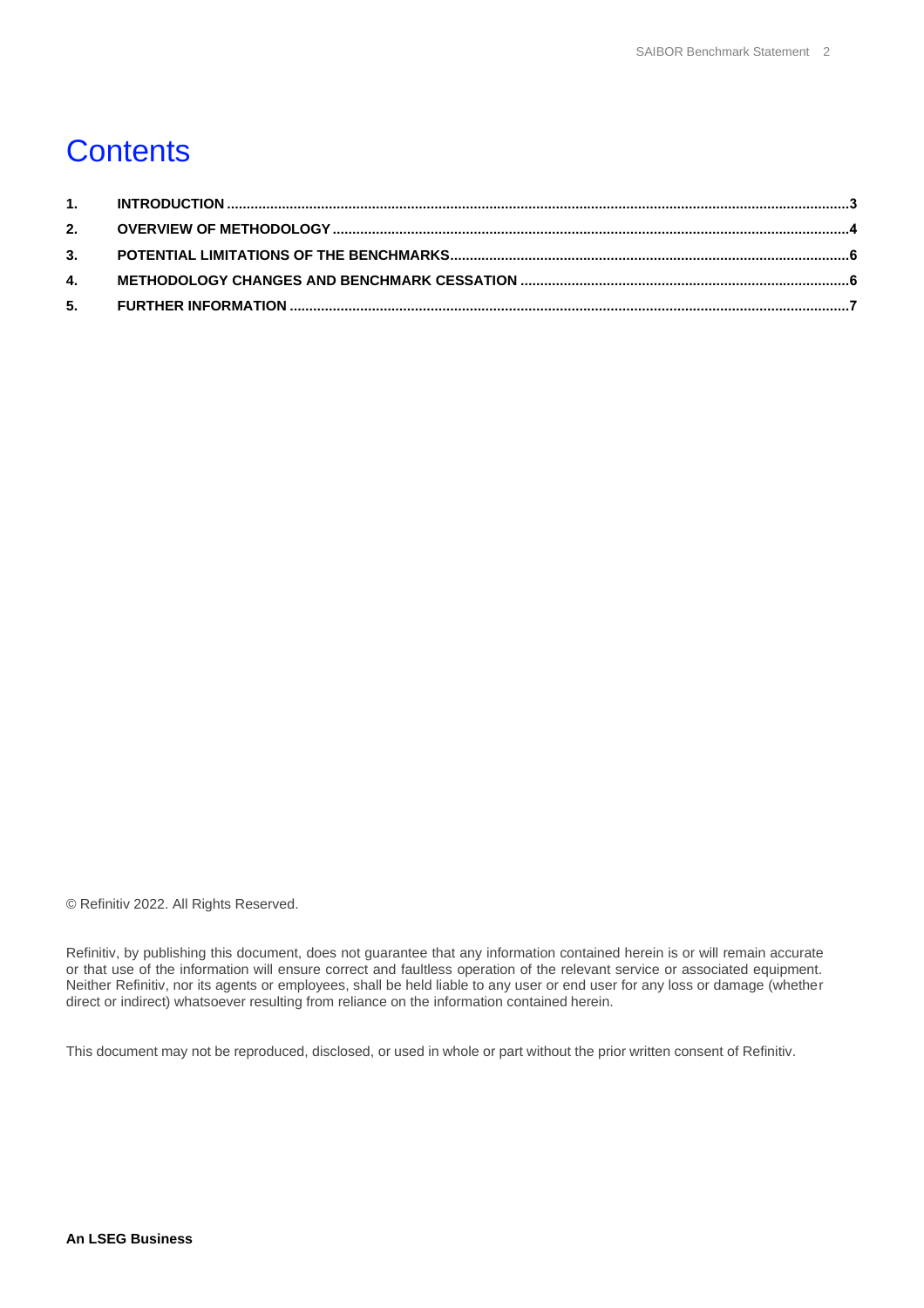# <span id="page-2-0"></span>1. INTRODUCTION

The Saudi Arabian Interbank Offered Rate ("SAIBOR" or "Benchmark") is a daily benchmark reference rate representing the rate at which contributor banks (each a "Contributor") would be able to borrow unsecured interbank funds in Saudi Riyals. The Saudi Riyal deposit market and related markets exist primarily within Saudi Arabia. Refinitiv Benchmark Services (UK) Limited is the administrator of SAIBOR ("RBSL" or "Administrator"). SAIBOR is an interest rate benchmark subject to the UK Benchmark Regulation<sup>1</sup> ("BMR").

RBSL has adopted policies and procedures to comply with these regulations, including the requirements of Annex I of the BMR that specifies specific regulatory regime for interest rate benchmarks; an independent oversight committee; an independent external audit of compliance with the benchmark methodology and BMR. Annex I of the BMR sets out the requirements for the Contributors' systems and controls, which must include:

- An outline of responsibilities within each firm, including internal reporting lines and accountability, including the location of submitters and managers and the names of relevant individuals and alternates;
- Internal procedures for sign-off of contributions of input data;
- Regular internal reviews of input data and associated procedures;
- Disciplinary procedures for actual or attempted manipulation of the benchmark;
- Effective conflicts of interest management procedures and communication controls;
- Physical separation of submitters from interest rate derivatives traders and rules against collusion;
- Measures to prevent, or limit, inappropriate influence over persons involved in the provision of input data;
- No direct link between the remuneration of employees involved in the provision of input data and the remuneration of, or revenues generated by, persons engaged in another activity where a conflict of interest may arise;
- Controls to identify any reverse transaction subsequent to the provision of input data;
- Detailed record-keeping in relation to a bank's SAIBOR contributions; and
- The compliance function reporting any findings to management on a regular basis.

All of these requirements are included within the Contributors Code of Conduct. All Contributors are required to acknowledge in writing via an attestation and an annual compliance certification that they have read the Code and comply with it.

SAIBOR is not considered a "critical" benchmark for the purposes of Article 20 in the BMR and is not considered a "significant" benchmark for the purposes of Article 24 in the BMR.

SAIBOR is calculated using input data submissions (each a "Contribution") by a panel of Contributor banks<sup>2</sup>. Further to the SAIBOR Methodology Change Announcement<sup>3</sup> issued by RBSL on 3<sup>rd</sup> December 2021, each Contributor will transition from the original SAIBOR Methodology ("Legacy Methodology") to a new SAIBOR Methodology ("Enhanced Methodology") during a transition period starting on 2<sup>nd</sup> January 2022. One Contributor will transition to the Enhanced Methodology each week and the transition period will last for approximately 12 weeks. In addition, the Methodology Change Announcement noted that from  $2^{nd}$  January 2022 the Contribution window will move to 11:00 – 11:50am KSA

<sup>&</sup>lt;sup>1</sup> [The Benchmarks \(Amendment and Transitional Provision\) \(EU Exit\) Regulations 2019](https://www.legislation.gov.uk/uksi/2019/657/made)

<sup>2</sup> See the SAIBOR Methodology for a list of the panel banks

<sup>3</sup> [www.refinitiv.com/content/dam/marketing/en\\_us/documents/methodology/saibor-methodology-change-announcement.pdf](http://www.refinitiv.com/content/dam/marketing/en_us/documents/methodology/saibor-methodology-change-announcement.pdf)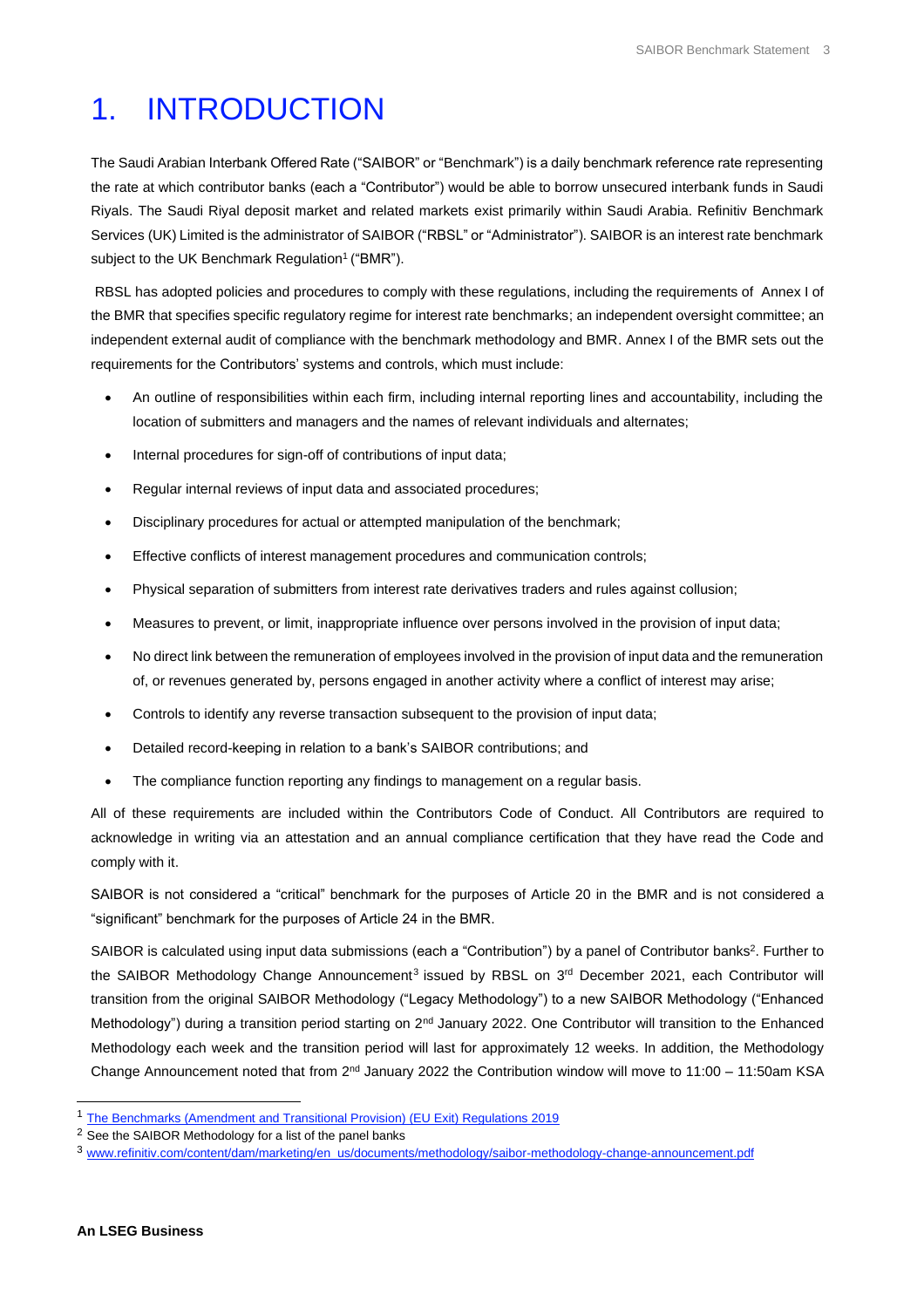time, that the publication SAIBOR will move to 12:00pm KSA time and that Refinitiv would begin to calculate and distribute SAIBID on behalf of its Riyad Bank. At the conclusion of the transition period, RBSL will become the administrator of SAIBID.

**Under the Legacy Methodology**, each Contribution is the rate at which the respective Contributor would be able to borrow unsecured funds in Saudi Riyals were they to accept offers in reasonable size from other banks in the SAIBOR panel at 11:00am Riyadh time.

**Under the Enhanced Methodology**, each Contribution is a volume-weighted average price (VWAP) of eligible unsecured transactions involving eligible counterparties subject to a waterfall that includes transactions in a related market and ultimately expert judgment. As SAIBOR is representative of the offered side of the market but transactions involving a wide range of counterparties are typically representative of the bid side of the market, Contributor banks will add a fixed spread percentage of 16% to the VWAP calculated using the transacted rates before making a SAIBOR Contribution. The Benchmark Definition under the Enhanced Methodology is:

*The Saudi Arabian Interbank Offered Rate ("SAIBOR") benchmark is an indicative offer rate at which contributor panel banks would be able to borrow unsecured interbank funds in Saudi Riyals, anchored in transactions where possible together with a historical spread adjustment. A waterfall methodology is applied to enable a rate to be published in a wide range of market circumstances*.

SAIBOR comprises six tenors: overnight, 1 week, 1 month, 3 months, 6 months and 1 year. Access to the Saudi Riyal interbank deposit market required for the Legacy Methodology is limited to banks active in Saudi Arabia.

SAIBOR is considered to be reliable provided that

- there is activity in the underlying unsecured Saudi Riyal deposit market, or in other unsecured instruments, or in the related markets, as per the methodology, that allows Contributors to establish a representative market level for unsecured Saudi Riyal interbank deposit interest rates when making contributions, and
- the panel of Contributors is sufficiently representative of the banks active in the Saudi Riyal unsecured deposit market.

Both conditions should be satisfied in order for SAIBOR to be a reliable reference rate for unsecured interbank deposits in Saudi Riyals (for the Legacy Methodology) or for wholesale funding rates (for the Enhanced Methodology). The panel banks as listed in the SAIBOR Methodology are cover a large portion of the Saudi Arabia market, and as such are representative of the banks active in the unsecured deposit market in Saudi Riyals in Saudi Arabia.

This benchmark statement shall be reviewed at least every two years, or whenever there is a material change to either the type of the benchmark or to the Methodology used in the determination of the benchmark. A revised benchmark statement will be published once the transition period has concluded.

## <span id="page-3-0"></span>2. OVERVIEW OF METHODOLOGY

Input data for the determination of SAIBOR is contributed by a panel of Contributors for each of the SAIBOR tenors (overnight, 1 week, 1 month, 3 months, 6 months and 1 year).

**Under the Legacy Methodology**, each Contribution is the rate at which the Contributor would be able to borrow unsecured funds in Saudi Riyals were they to accept offers in reasonable size from other banks in the SAIBOR panel at 11:00am Riyadh time.

Each Contribution by each Contributor for each SAIBOR tenor shall be based on a Contributor's transactions in the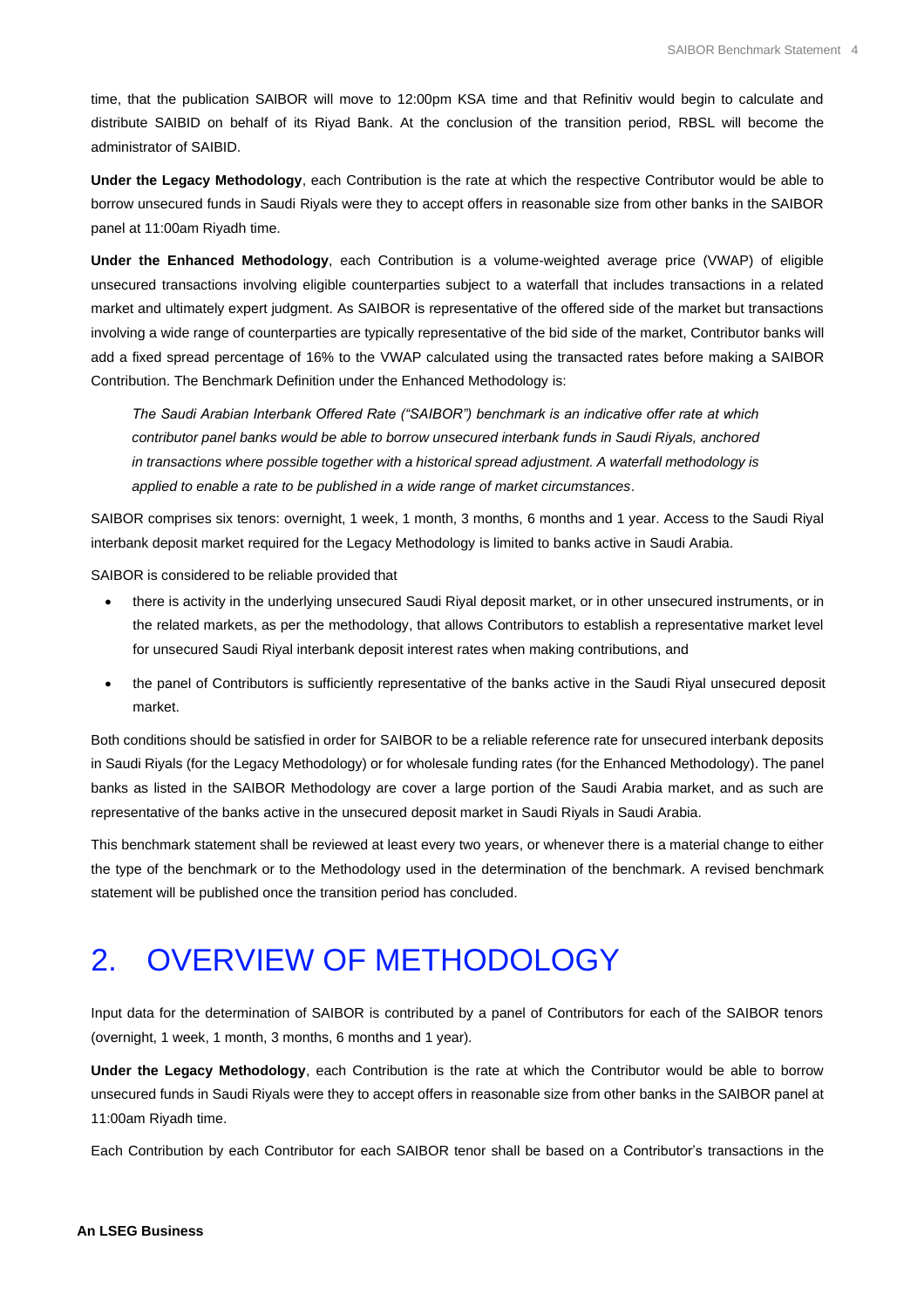underlying unsecured Saudi Riyal deposit market. If not sufficient, Contributions shall be transactions where available such as other unsecured instruments including certificates of deposit and commercial paper, and other markets such as overnight index swaps, repo transactions, foreign exchange forwards and interest rate futures and options.

In the absence of transactions in such related instruments and markets, the Contributor may refer to observations of third-party transactions in such related instruments and markets, then refer to committed quotes and then to indicative quotes or expert judgment.

**Under the Enhanced Methodology,** a waterfall is used by the existing panel of Contributors when making Contributions to RBSL for the determination of SAIBOR. The waterfall comprises three levels as described below.

Level one of the Enhanced Methodology uses volume weighted average prices from eligible wholesale funding transactions from counterparties including banks, central banks, government related entities, nonbank financial institutions, corporates and, subject to a minimum threshold, retail clients.

Level two of the Enhanced Methodology uses volume weighted average prices from eligible repo transactions (excluding repo transactions with SAMA) in which the collateral may be any type of Saudi Riyal fixed income security and the same range of eligible counterparties as per Level 1 applies. Contributors shall use expert judgment to apply a spread to such repo transactions to reflect the difference in the rate of secured repo transactions and the unsecured nature of SAIBOR.

Level three of the Enhanced Methodology requires the use of expert judgment by the individual Contributors subject to submission procedures developed by each Contributor and where such submission procedures are subject to an appropriate level of internal governance and oversight.

As SAIBOR is representative of the offered side of the market but transactions involving a wide range of counterparties are typically representative of the bid side of the market, Contributors using the Enhanced Methodology will add a spread percentage of 16% to the transacted rates derived from levels one and two of the waterfall before making a SAIBOR Contribution. Level 3 submissions will use expert judgment of the rate of unsecured eligible transactions had any occurred and will include the 16% spread percentage. The 16% spread percentage has been established as the historical spread between SAIBOR and the bid side of the market (represented by SAIBID) over all tenors and over five years. The Enhanced Methodology will include a process for reviewing the Spread Percentage from time to time and, should market conditions require it, a process for the introduction of a cap ("Spread Cap") to the spread calculated using the Spread Percentage. The mechanism for both is specified in the Enhanced Methodology document.

If five of more Contributions are received (**under either the Legacy Methodology or the Enhanced Methodology** depending on the transition status of each Contributor during the transition period), the Contributions shall be ranked, the highest two and lowest two discarded and the remaining rates averaged to determine SAIBOR at each tenor. If fewer than five Contributions are received, the benchmark will not be calculated or published.

Contributors may make and amend Contributions during the Contribution window from 11:00am KSA to 11:50am KSA. In the event that fewer than five Contributions are received by 10:50am KSA, the Contribution window will be extended to 12:30pm KSA. If five Contributions have not been received by 12:30pm KSA, the previous benchmark setting will be republished with a notification of republication at 12:30pm KSA.

Subject to receiving at least five Contributions, SAIBOR is determined and published by RBSL at 12:00pm KSA or, if the Contribution window have been extended, at 12:30pm KSA. If an error is identified in the calculation or in the published benchmark before 1:00pm KSA, RBSL will use reasonable efforts to refix the benchmark by 1:00pm KSA. The benchmark will not be refixed if a Contributor identifies an error in its Contribution after the publication time.

No models or method of extrapolation or interpolation are used by RBSL when determining SAIBOR. Further, SAIBOR is not determined by means of a portfolio of constituents.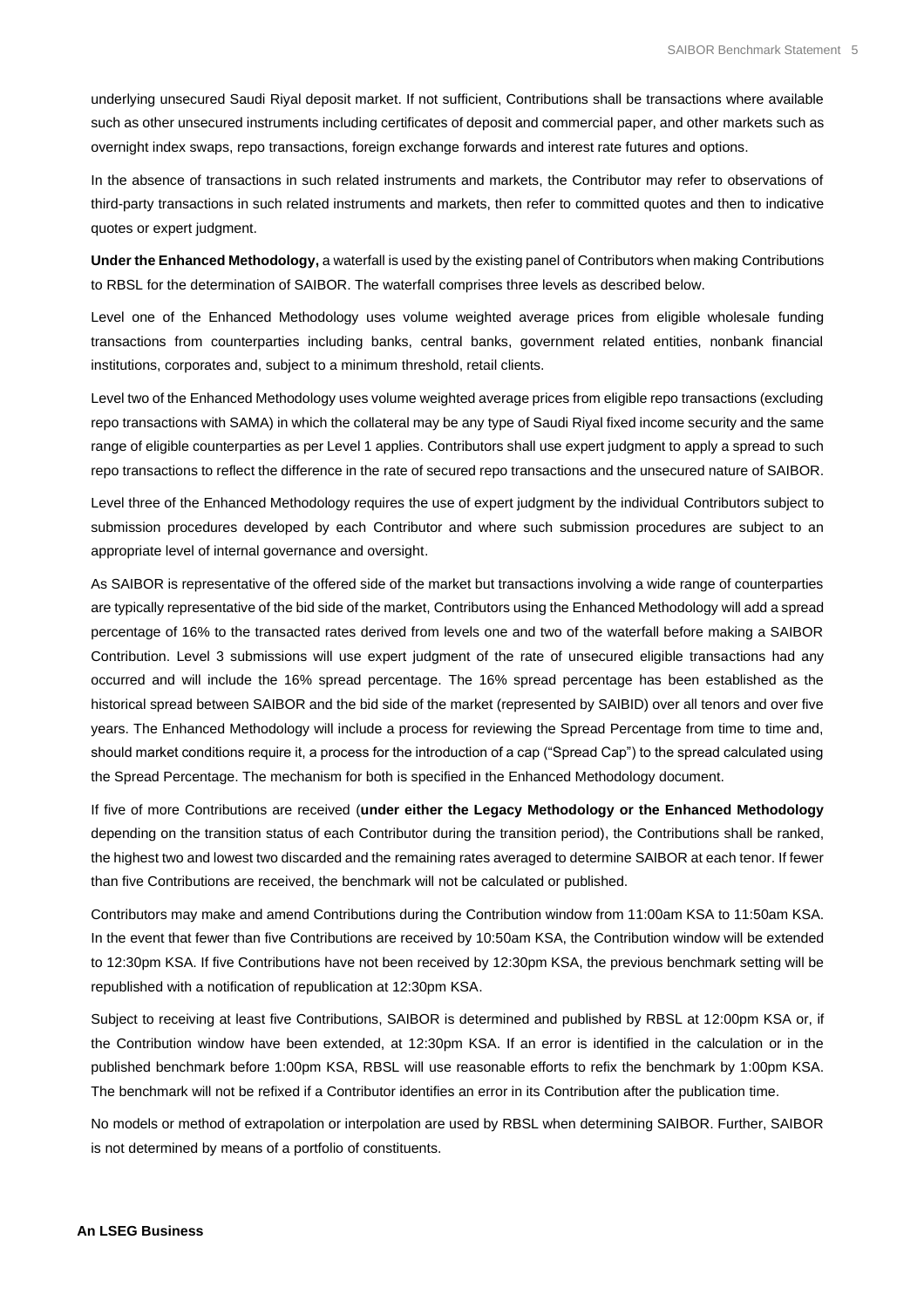No discretion is exercised by RBSL in the determination of SAIBOR. In the absence of their own transactions in the underlying unsecured Saudi Riyal deposit market and other permitted instruments, **for the Legacy Methodology** Contributors will use observations of third-party transactions, committed quotes, indicative quotes and then expert judgment informed by market data or by other relevant references. **For the Enhanced Methodology**, Contributors will first use Level 2 and then Level 3 of the waterfall.

The SAIBOR Contributor Code of Conduct requires Contributors to have written submission procedures, policies, templates and records in place which should include a clear description of the input data, including the type of data taken into account in determining the Contribution, and is made available to RBSL upon request.

Expert judgement used by Contributors in determining a Contribution is evaluated ex post by RBSL using, primarily, monitoring and surveillance controls and requesting Contributor documentation and records as required.

Where expert judgment is used by the Contributor in accordance with the Methodology, the Contributor Code of Conduct requires that expert judgment shall be free from any undue or improper influence and shall not, for greater certainty, take into consideration any factors that would be contrary to the "Improper Market Conduct" or "Conflicts of Interest" provisions of the SAIBOR Contributor Code of Conduct.

The benchmark does not have corresponding ISINs. The Benchmark is determined using contributed input data and is an interest rate benchmark as per the BMR. Consequently, the Benchmark is not any of the following types of benchmark as specifically defined by the BMR: readily available data, regulated data, or commodity.

#### <span id="page-5-0"></span>3. POTENTIAL LIMITATIONS OF THE BENCHMARKS

Determination of SAIBOR is dependent on receiving sufficient input data from Contributors for each SAIBOR tenor. Technical problems or extreme market events may lead to an insufficient number of Contributions, resulting in no calculation or publication of SAIBOR. Further, RBSL considers that five contributing panel banks is a realistic minimum to ensure reliable Contributions and avoid concentration in sources of input data.

There may also be insufficient market liquidity to support the panel banks when making Contributions. Contributors have a range of references to use when deciding on a rate for Contribution in accordance with the hierarchy described in both the Legacy Methodology and the Enhanced Methodology. These include transactions in the underlying unsecured Saudi Riyal deposit market and then related instruments and markets and, following that, observations of third party transactions, committed quotes, indicative quotes and then expert judgment informed by market data or by other relevant references.

The design of SAIBOR is therefore resilient in the event of a lack of liquidity in the underlying unsecured Saudi Riyal deposit market alone. However, an extreme market event may lead to a loss of liquidity across a range of markets, or to increased volatility in the spreads between related markets and the unsecured Saudi Riyal deposit market, preventing the Contributors from making the Contributions required for the determination of SAIBOR and resulting in no calculation or publication of SAIBOR.

#### <span id="page-5-1"></span>4. METHODOLOGY CHANGES AND BENCHMARK **CESSATION**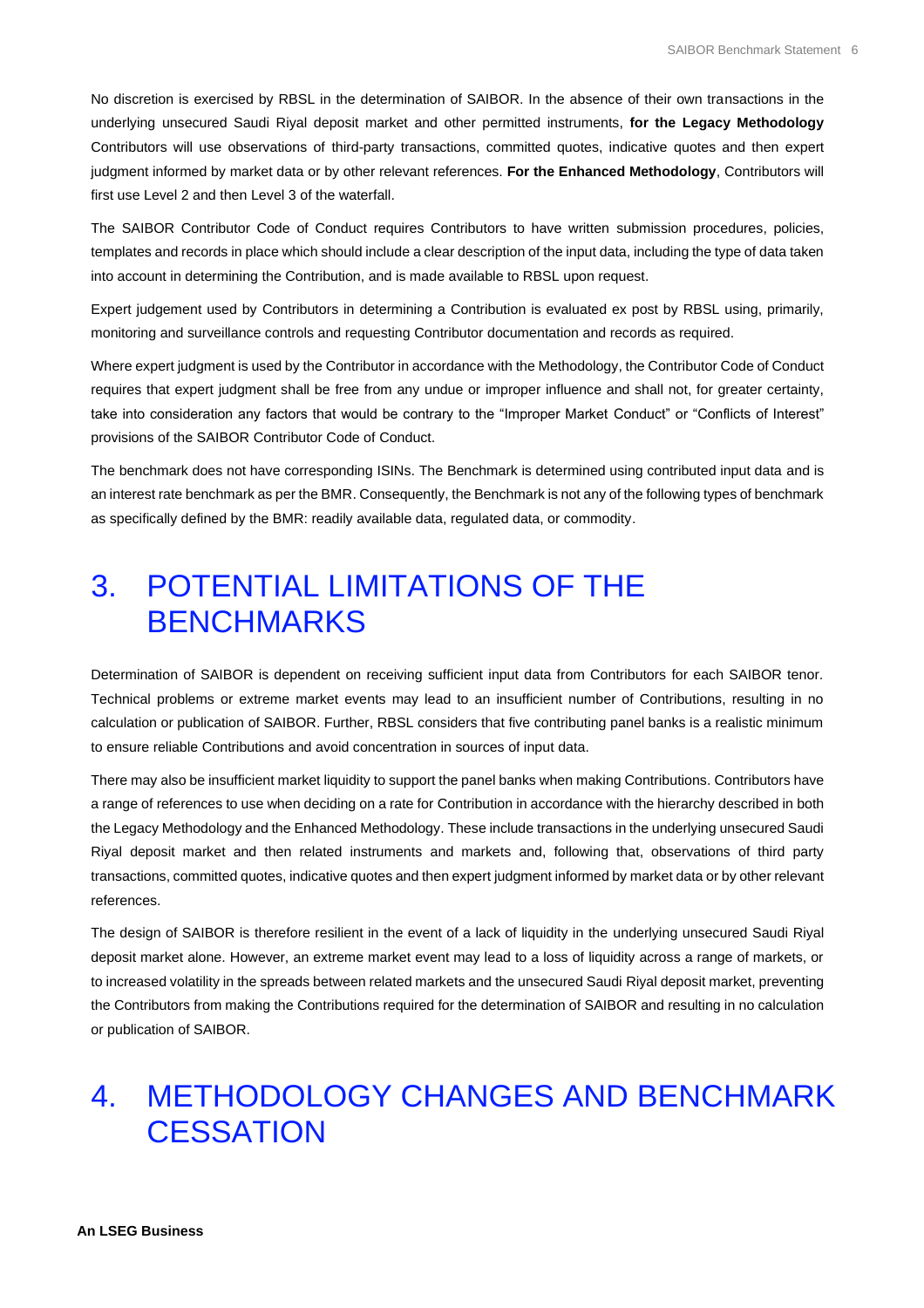The Legacy Methodology was adopted as being a reliable and resilient means for providing a benchmark that accurately represents interest rates in the unsecured Saudi Riyal interbank deposit market. However, it is RBSL's assessment that by reflecting transactions in a wider range of wholesale funding instruments, the Enhanced Methodology will strengthen the representativeness of SAIBOR with respect to actual funding levels experienced by major banks active in the market for unsecured Saudi Riyals and will further anchor SAIBOR in actual transactions to the extent possible.

The SAIBOR Methodology is subject to a review in order to assess its ongoing fitness for purpose on at least an annual basis. In the event that the review leads RBSL to believe that a change to the Methodology is required and that the change is material in its effect on the benchmark, a market consultation will be conducted in accordance with the RBSL Methodology Change Procedures in order to seek feedback from a representative range of stakeholders. RBSL will review all feedback and, if following such review it resolves to proceed with the proposed changes, RBSL will provide sufficient notice to users of the benchmark before implementing such changes.

Circumstances beyond the control of RBSL may necessitate an immediate change to or the cessation of the benchmark. Such circumstances include without limitation (i) a loss of liquidity in the underlying unsecured Saudi Riyal deposit market and similar markets, or in the related markets used to inform expert judgment and (ii) a loss of Contributors such that a representative panel of banks cannot be maintained.

In the event that an immediate change is required, RBSL will provide as much notice as is practicable and following such change will conduct an internal review of the Methodology.

If it becomes necessary to cease calculation and distribution of the benchmark, [RBSL](https://www.refinitiv.com/content/dam/marketing/en_us/documents/methodology/rbsl-benchmark-methodology-change-cessation-policy.pdf) will implement the RBSL [Benchmark Cessation Policy.](https://www.refinitiv.com/content/dam/marketing/en_us/documents/methodology/rbsl-benchmark-methodology-change-cessation-policy.pdf) This includes conducting an analysis of the estimated usage of the benchmark and, where feasible, the selection of a credible alternative benchmark. In all cases, RBSL will take all reasonable steps to ensure that all users and other stakeholders are made aware as soon as possible of any intention or possible necessity to cease the benchmark.

Any material change to the Methodology or cessation of the benchmark may have an impact on any financial contract or financial instrument that references the benchmark or on the measurement of the performance of an investment fund that uses or refers to the benchmark. A material change to the Methodology may lead to a change in the economic reality represented by the benchmark and therefore to the economic exposure of any financial contract or financial instrument that references the benchmark. A cessation of the benchmark would require the selection of an alternative benchmark or the implementation of any fallback procedures for financial contracts or financial instruments that reference the benchmark. Any financial contracts or other financial instruments that reference the benchmark should be able to withstand, or otherwise address the possibility of changes to, or cessation of the benchmark.

## <span id="page-6-0"></span>5. FURTHER INFORMATION

The Legacy Methodology, Enhanced Methodology and Contributor Code of Conduct documents provide additional information and definitions of key terms and are available on RBSL's [website:](https://www.refinitiv.com/en/financial-data/financial-benchmarks/interest-rate-benchmarks/saibor-rates) [www.refinitiv.com/en/financial](http://www.refinitiv.com/en/financial-data/financial-benchmarks/interest-rate-benchmarks/saibor-rates)[data/financial-benchmarks/interest-rate-benchmarks/saibor-rates.](http://www.refinitiv.com/en/financial-data/financial-benchmarks/interest-rate-benchmarks/saibor-rates)

For further information about SAIBOR, please contact RBSL a[t index\\_queries@refinitiv.com.](mailto:index_queries@refinitiv.com.)